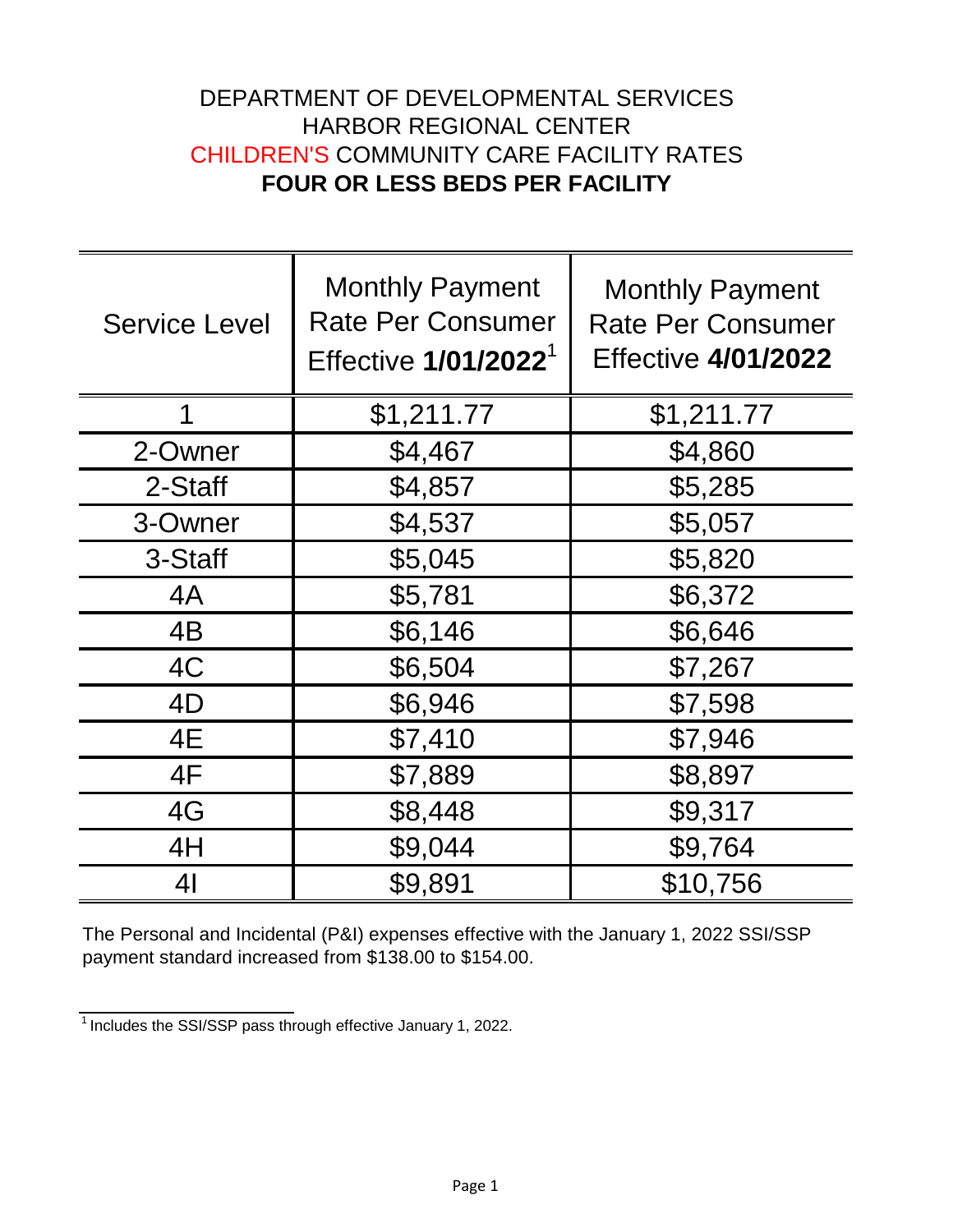## DEPARTMENT OF DEVELOPMENTAL SERVICES HARBOR REGIONAL CENTER CHILDREN'S COMMUNITY CARE FACILITY RATES **FIVE OR SIX BEDS PER FACILITY**

| <b>Service Level</b> | <b>Monthly Payment</b><br><b>Rate Per Consumer</b><br>Effective 1/01/2022 <sup>1</sup> | <b>Monthly Payment</b><br><b>Rate Per Consumer</b><br><b>Effective 4/01/2022</b> |
|----------------------|----------------------------------------------------------------------------------------|----------------------------------------------------------------------------------|
| 1                    | \$1,211.77                                                                             | \$1,211.77                                                                       |
| 2-Owner              | \$3,095                                                                                | \$3,526                                                                          |
| 2-Staff              | \$3,377                                                                                | \$3,833                                                                          |
| 3-Owner              | \$3,696                                                                                | \$4,331                                                                          |
| 3-Staff              | \$4,060                                                                                | \$4,886                                                                          |
| 4A                   | \$4,645                                                                                | \$5,324                                                                          |
| 4B                   | \$4,985                                                                                | \$5,579                                                                          |
| 4C                   | \$5,324                                                                                | \$6,213                                                                          |
| 4D                   | \$5,720                                                                                | \$6,510                                                                          |
| 4E                   | \$6,163                                                                                | \$6,843                                                                          |
| 4F                   | \$6,612                                                                                | \$7,777                                                                          |
| 4G                   | \$7,120                                                                                | \$8,158                                                                          |
| 4H                   | \$7,682                                                                                | \$8,579                                                                          |
| 4 <sub>l</sub>       | \$8,476                                                                                | \$9,562                                                                          |

The Personal and Incidental (P&I) expenses effective with the January 1, 2022 SSI/SSP payment standard increased from \$138.00 to \$154.00.

 $\frac{1}{1}$  Includes the SSI/SSP pass through effective January 1, 2022.